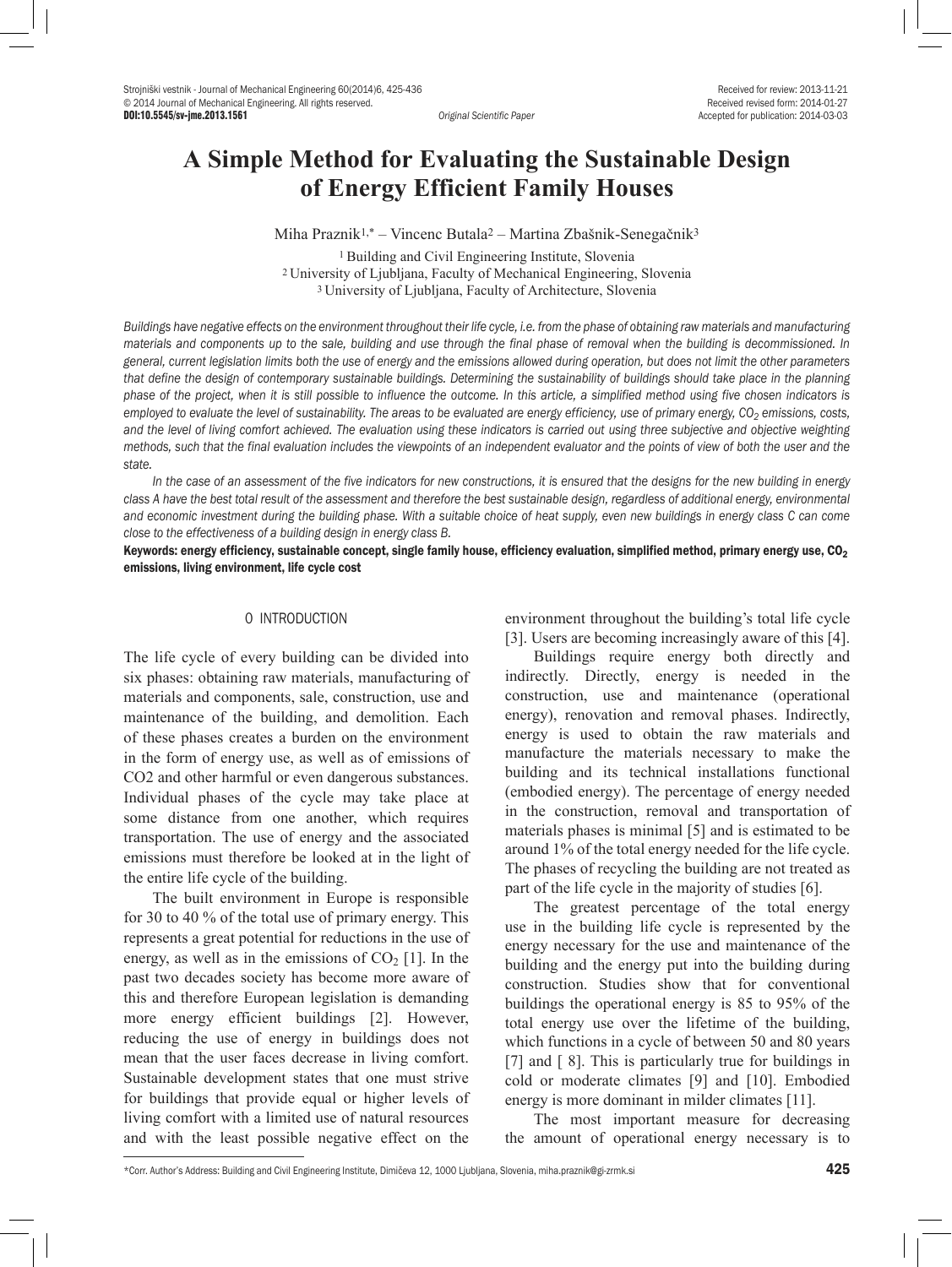increase the energy efficiency of the building [2]: with a greater thickness of built-in thermal insulation and windows with better thermal insulation, with an airtight thermal envelope, a building envelope without heat bridges, and the use of controlled ventilation with heat recovery. A number of types of energy efficient buildings have been developed using various concepts, such as very good low-energy houses, passive houses, zero-energy houses, self-sufficient houses, etc. Analyses by the authors show that the optimal type of energy efficient house is in fact the passive house [12]. The use of energy in the built environment will increase in the future due to the increase in the use of materials and new components [13].

The need for energy to heat spaces is strongly decreased in the most energy efficient buildings. The focus on energy savings comes from the decrease in the consumption of the final energy in the use and maintenance phase. However it is the energy necessary for the other phases of the life cycle of the building that is mostly disregarded [3]. The fact is that measures taken to decrease the operational energy necessary cause the increased use of energy in the phase of manufacturing of materials and components. Due to this, in the future more focus will have to be given to embodied energy. The total use of energy in low-energy buildings is, due to the higher percentage of embodied energy, even higher than in buildings with higher operational energy [14]. Measures to reduce the use of energy in the operation of the building therefore do not necessarily lower the primary energy use of the entire life cycle [13]. Therefore the choice of materials for a building with high energy efficiency becomes that much more important [15] and strategies for reducing the use of primary energy for the production of materials and components becomes key [16] and [17]. There are different ways mentioned in the literature to reduce the embodied energy of dwellings such as using low embodied energy materials, designing a lightweight/efficient structure to minimize material consumption, using recycled/ reusable materials, future refurbishment instead of demolition and use local sourced materials as much as possible.  $[18]$  and  $[19]$ 

The negative effect of materials on the environment is defined by two basic environmental parameters, which should be included in the evaluation. The first is concerned with the use of primary energy from non-renewable resources that is necessary for the manufacture of building elements  $(PEC_{n.r.}$  = primary energy content, non-renewable). The second is concerned with the burden on the environment in the phase of manufacturing of building elements via substances having a greenhouse effect, i.e. a potential for global warming  $(GWP_{100} = global$ warming potential, 100 years).

In addition to the energy and environmental parameters, the evaluation of the design of new buildings should also include economic and user parameters where suitable. The economic criteria, which is of key importance from the point of view of the owner and user, is usually the subject of a simultaneous optimization of the project energy efficiency, an investment in measures for efficient use, and use of renewable resources for the new buildings. Use of low embodied energy and cost effective building materials in the building construction can significantly reduce the overall energy consumption and investment [20]. The percentage of the investment going for costs over the whole life cycle can reach up to 70%, therefore finding suitable concepts for energy efficient new buildings is of key importance [6] and [10]. The quality of the living conditions in contemporary new buildings can be indirectly increased by increasing their energy efficiency, however only through the use of suitable concepts for heating and ventilating spaces that take into account the specific characteristics of the new buildings.

A contemporary building must answer to a number of demands and therefore must be designed accordingly. In this article, a simple method is presented that allows us to check the suitability of the design of sustainable family houses using a small number of key chosen indicators. The simplicity of the new method ensures that planners use it in the design phase so that they seek the most optimal design for the building from the beginning.

## 1 METHODOLOGY FOR CHECKING THE EFFICIENCY OF THE DESIGNS

There are various parameters one can use to evaluate the choice of technologies for the design of contemporary family houses: living, economic, energy and environmental. These parameters complement one another, but they can also exclude, which is consequently felt in the overall evaluation of the concept for the new building. For an all-encompassing assessment of the rationality of the design for energy efficient family houses it is therefore of prime importance to recognize the interaction of the effects of the above parameters. In order to evaluate the design in the planning process stage, one must create a method for the quick evaluation of energy efficiency and a simple method for a comprehensive evaluation of the design.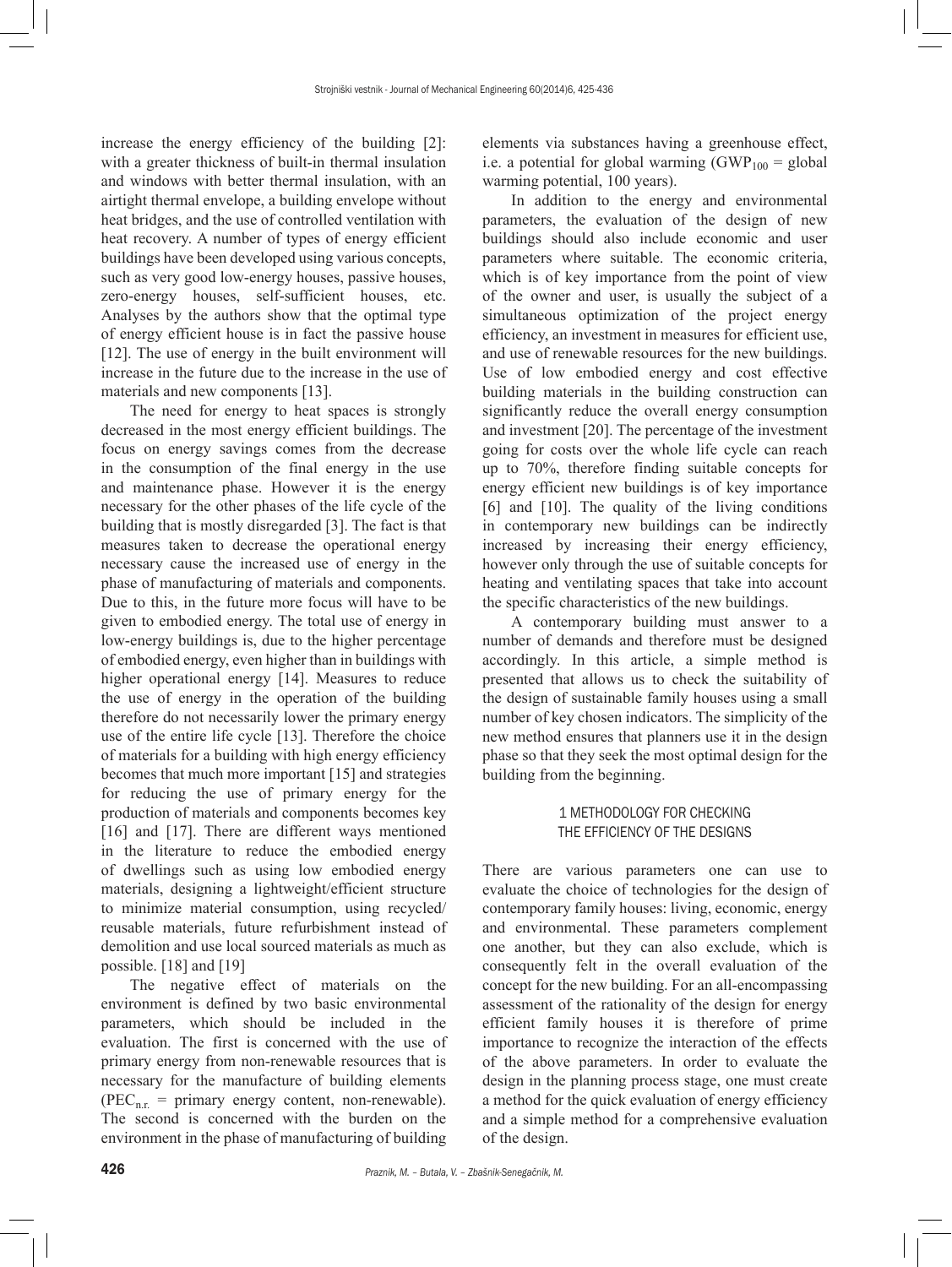From the viewpoint of the wider and above all timely use of these new methods for the preliminary evaluation of designs, i.e. in the idea phase of the design, the simplicity and the ability to quickly obtain a smaller number of pieces of data for the calculation are the most important aspects of the method. This is the basic difference between the new methods and the current methods used for the energy efficiency evaluation of new buildings, for example the PHPP'07 tool, i.e. the Passive house planning package - the energy balance and Passive House design tool [21], and the existing approach to a comprehensive evaluation of building design, which is, in practice, in the form of a voluntary environmental certification such as TQB (Total Quality Building Assessment) in Austria [22], DGNB (German Sustainable Building Council) in Germany [23], CasaClima Nature in Italy [24], HQE (High Quality Environmental standard) in France [25], Minergie in Switzerland [26] and the wider use of the LEED (Leadership in Energy and Environmental Design) [27] and BREEAM (Building Research Establishment Environmental Assessment Method) systems [28]. The above methods are extremely complex, require a lot of data and evaluate the building only after construction is completed, when improving the quality of the building or rather the sustainability concept is no longer possible.

## 1.1 Ranking Criteria and Methods of Ensuring Effective Design

In this section the presented methodology comes out of a hierarchical ranking of various criteria and methods in order to ensure the efficiency concept in new buildings (Fig. 1). The criteria are ranked on three levels: primary, secondary and tertiary.

The primary and secondary levels have a cause and effect relationship. At the primary level the criteria for energy demands (use of heating to heat a building) are ranked, while at the second level the environmental criteria (use of primary energy and  $CO<sub>2</sub>$  emissions), economic criteria (costs) and living criteria (thermal comfort and air quality) are ranked. For these two levels it is possible to use a new method for a comprehensive evaluation of the energy efficiency of a single-family house, presented in this article, using five indicators  $(Q_{nh}/A_n,PEC_{n,r}$ ,  $GWP<sub>100</sub>$ , Cost, LE) to identify the various effects on the building's life cycle. Due to disproportionality comes the decision to separate the evaluation of primary energy use and  $CO<sub>2</sub>$  emissions. The difference appears in the evaluation of primary energy use and  $CO<sub>2</sub>$  emissions in the production and installation of materials and components, for which the conversion factors are different. Furthermore, various conversion factors are used for different energy carriers as well.

Higher values for these indicators indicate a greater negative environmental or living effect, as well as a higher energy or cost burden. The values of the indicators are assigned to different scenarios of design ideas for new buildings. An individual indicator will have a maximal value for the least favourable scenario. From the viewpoint of sustainable design, the optimal solution has the lowest total value for the five indicators. Given the objective and subjective estimates of the criteria for the secondary



Fig. 1. *Representation of the first two levels of demand or the criteria for evaluation using 5 key indictors*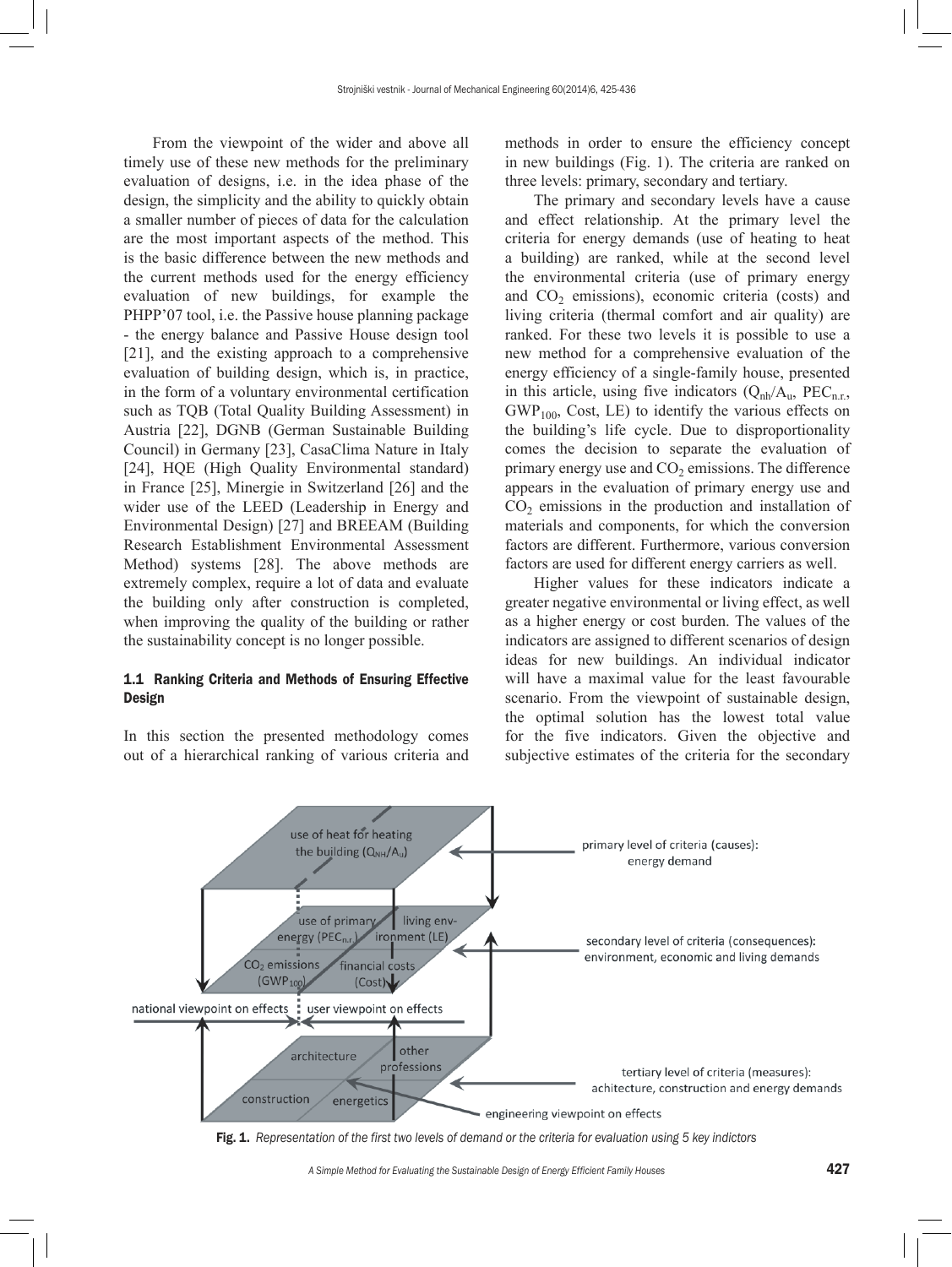level, the indicators can be shaped by weighting them differently. With an objective approach, all the indicators have an equal effect on the evaluation. From the subjective point of view of the user or the state demands for new buildings it is possible to give different indicators different effects in the process of evaluation.

In the ranking of criteria for the energy efficiency of new buildings we can, in the lower so-called tertiary level of criteria, rank the architectural and technological measures for achieving a higher level of energy efficiency and the measures for the co-use of renewable energy sources in the energy balance of the buildings. Research by the authors shows [29] that an effective design starts with the architecture of the building, such as defining the size of the building, heat zoning, floor-plan design, creating the building envelope, and the orientation of the glass parts of the facade of the building. Technological solutions for construction must then be sought, where it is equally important to weigh both the elements of construction joints from the viewpoint of heat protection achieved as from the point of view of the environmental burden, which is linked to the manufacture and construction of the materials themselves [30]. The heating and ventilation system must also be suitably adapted to the characteristics of new building. [31]. It is only through this that an energy efficient new building can reach its energy efficiency potential and create the optimal living conditions [32]. The heating system that provides heating for the building is of key importance for a comprehensive evaluation of the influences on the new building's life cycle. Analyses have shown [33] that the choice of systems for heat generation, which includes in large measure the use of renewable sources of energy, is of key importance. A suitable system for the generation of heat can also strongly influence improvements in the environmental and economic indicators in less energy efficient houses. In the case where such a system is used in energy efficient buildings built with wood and thermally insulated using natural materials, the wider environmental footprint of the building is minimal.

The key qualitative parameters through which the energy efficiency of the new building can be easily determined in the design phase should be placed at the level of the definition of measures, when calculations of the energy balance of buildings including the use of a larger number of known project parameters are otherwise not possible. The project leader must integrate the energy efficiency, environmental burden and investment in the construction of the building when choosing the technical building system, which is in practice only possible using simple procedures. Therefore, this phase of planning must incorporate knowledge of all relevant mechanisms.

## 1.2 Indicators for a Comprehensive Evaluation of the Efficiency of Designs

In energy efficient residential buildings we use various levels of indicators to show the rationality on many levels. By using the values of various indicators, which are ranked by criteria levels (Fig. 1), we can evaluate the wider effects of the designs of new buildings.

The starting point, i.e. the primary level of evaluation, is the energy efficiency of the building. This is the causal level, where only the indicator for the use of heat for heating the building  $Q_{NH}/A_u$  is placed. This level of evaluation has been carried out in the past and used to judge the suitability of designs for new buildings (e.g. regulations concerning new buildings) and operations of buildings (e.g. energy check-ups for new buildings). The viewpoints and interests of the various parties involved in the evaluation are equal at this level.

On the secondary level of evaluations of buildings, which can be called the »effect« level, four indicators can be used to evaluate the key effects of the building on the use of primary energy,  $CO<sub>2</sub>$ emissions, costs and living environment. This is a new level of evaluating buildings, which has not yet been applied in practice. Because the interests and priorities of the various parties involved (e.g. state, investors) are different with regard to the four indicators, the viewpoints at this level regarding the efficiency of the building design may be completely different. Consequently, the two involved parties may weigh the indicators used in the procedure to evaluate the building concept differently. For the user of the building, living comfort and costs are more important. While from the state point of view, the use of primary energy and  $CO<sub>2</sub>$  emissions are regarded as more significant and therefore weighted more heavily.

The tertiary level of evaluating designs of new buildings concerns evaluating the engineering measures from various fields of expertise, which ensure that the demands of the primary and secondary levels are met. At this level we have to optimize and bring into accord the various indicators for architectural, construction and energy designs and take into account what constitutes efficiency from the point of view of the user and the state. The demands on this level are judged internally, only at the level of the involved professionals. Therefore it is not necessary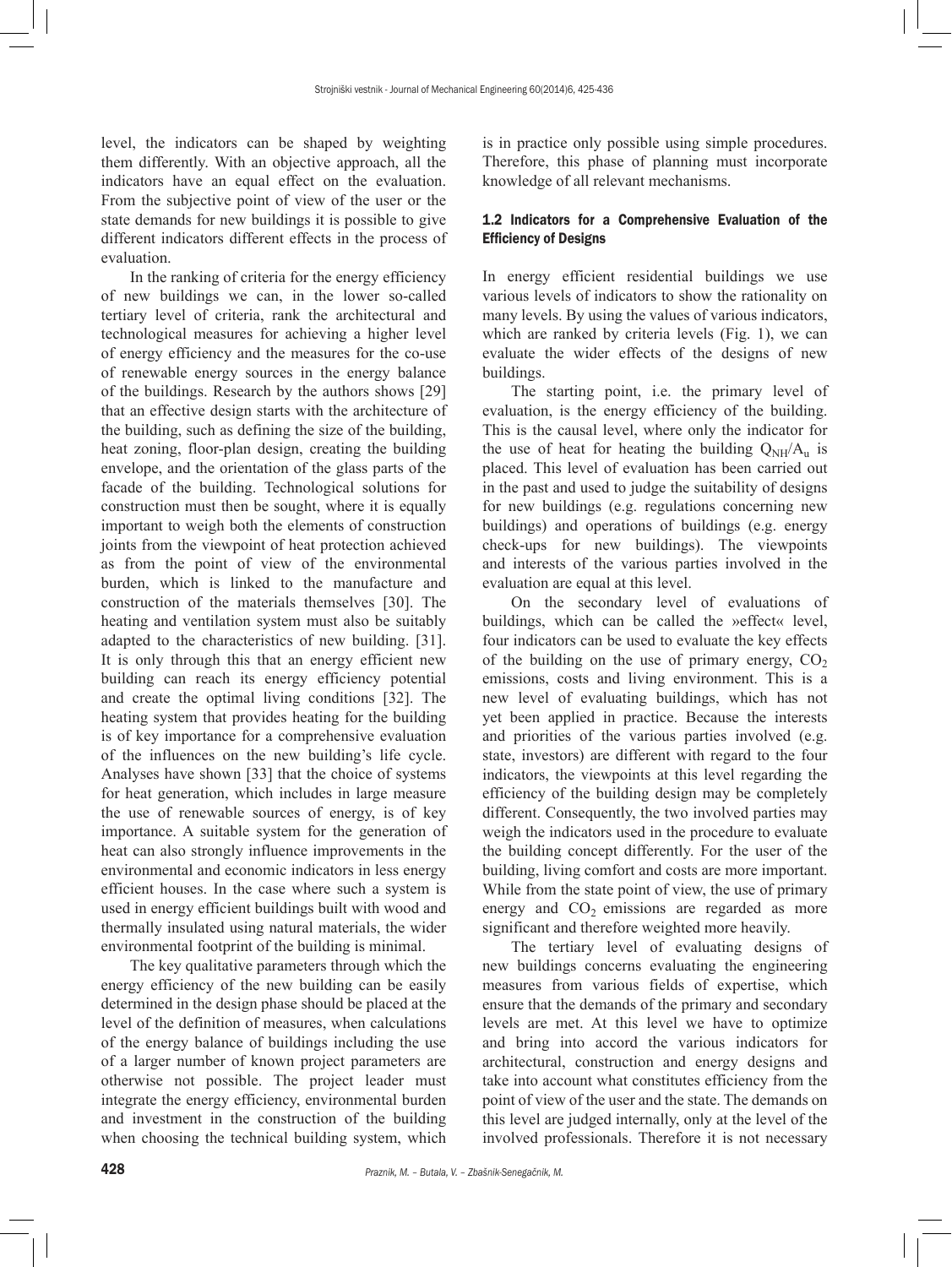to directly include this level of internal evaluation in the process of comprehensively evaluating buildings, since the results of the enacted measures are indirectly evaluated through their effects on the previous two levels.



*building evaluation*

Determining the effects of the project design of buildings using the five chosen indicators with values between 0 and 100%, as shown in the first and second level of the criteria, is suggested in order to carry out a comprehensive evaluation of the rationality of a new building. Using the five indicators we can evaluate the effects of the building design on:

- the achieved energy efficiency: a lower level for indicator  $Q_{NH}/A_u$  shows a higher energy efficiency of the design,
- the use of primary energy for the construction of the building and the generation of heat during operation: a low value for the  $PEC_{n,r}$  indicator shows a higher environmental efficiency of the design,
- the generation of  $CO<sub>2</sub>$  emissions in the manufacturing of materials and construction phase, as well as the generation of heat during operation: a low value for the  $GWP<sub>100</sub>$  indicator means a lower environmental burden and therefore a higher environmental efficiency of the design,
- the costs for the construction of the new building and the energy costs for the generation of heat during operation of the building: a low value for the Cost indicator means a lower cost burden on

the owner and use of the building and therefore a higher economic efficiency of the design,

• the indirect influence of the new building concept on living comfort: a low value for the LE (living environment) indicator means better living conditions and therefore a more suitable design for the user.

### 1.3 Possible Approaches to Weighting the Indicators

Different weighting proportions between the five indicators are shown comparatively for the objective evaluation and for both possible forms of the subjective evaluation, i.e. from either the state or user point of view (Fig. 2).

An independent evaluator can objectively assess the new building using an equal or equivalent weighting of all five indicators (Fig. 2, Weighting A). The two cases of subjective evaluation of the new building are typical and look as if they would arise out of a wider state viewpoint or from the viewpoint of the user of the building. In the first case, one assigns a double weighting to the indicators for the use of primary energy and  $CO<sub>2</sub>$  emissions, which are most relevant from a state point of view (Fig. 2, Weighting B). In the second case (user), one assigns a double weighting to the indicators for costs and living comfort (Fig. 2, Weighting C).

## 2 CALCULATION APPROACHES FOR DEFINING THE VALUES OF THE INDICATORS

The values for the indicators are assigned as percentages when comparing the results obtained or estimated for various designs. Therefore, the highest value (100%) for each of the indicators ( $Q_{NH}/A_u$ ,  $PEC_{n.r.}$ , GWP<sub>100</sub>, Cost, LE) is assigned to the variant of the design that has the least favorable cumulative result. For the other variants of the design, the value of the indicator is proportionately lowered depending on the degree to which its results stand out from the maximal value for the comparable group of variants.

#### 2.1 Determining the Value of Indicator  $Q_{NH}/A_{u}$

The value of indicator  $Q_{NH}/A_u$  is assigned on the basis of the result of the calculation or estimation of the energy balance of the building. A quick estimation of the building's energy need for heating can be obtained using a simple calculation method, given that one understands the key quantitative parameters of the design phase. In an article by the authors [34], a new calculating method for the simple estimation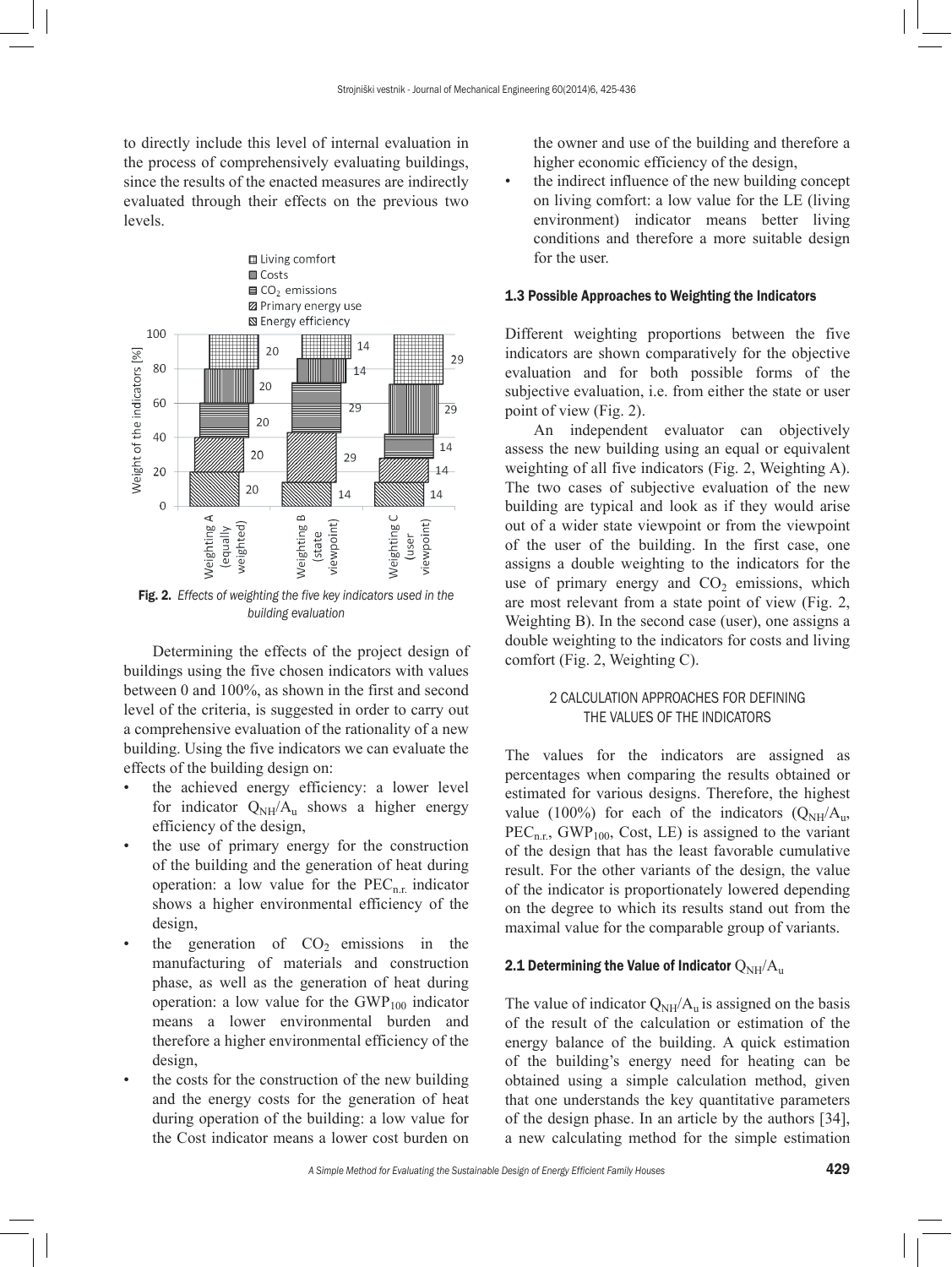of energy consumption of buildings in a sample of 106 representative Slovenian highly energy efficient buildings was created using key qualitative parameters. An analysis of the correlations within the statistical sample of representative buildings in the study confirmed the assumption that for the estimation of energy consumption in contemporary singlefamily houses it is possible to use a small number of influential qualitative parameters linked to the design and use of the building, the characteristics of its heat envelope and the characteristics of the ventilation system. The new method can be used for a quicker evaluation in the form of two approaches depending on the available starting parameters. This approach for estimating the energy flows, which we can use in the above methodology, is linked to the parameters, which usually require a higher level of preparation of the starting data (Eq. (1)).

$$
Q_{NH} / A_u \approx (78.3 \times H'_T \times f_d + 64.2 \times n_v) -
$$
  
- $\eta_G \times (4.9 \times q_i / A_u + 78.7 \times ASF / A_u - 2.3).$  (1)

These key parameters are: specific transmission heat loss coefficient of the building envelope  $H'_T$  (W  $m<sup>-2</sup> K<sup>-1</sup>$ ), building envelope surface area to heated surface area ratio  $f<sub>d</sub>$  (m<sup>2</sup> m<sup>-2</sup>), total equivalent air exchange per hour in the building  $n_v$  (h<sup>-1</sup>), internal heat sources  $q_i$  (W), building treated floor area  $A_u$  (m<sup>2</sup>) and weighted window surface *ASF* (m2).



Fig. 3. *Correlation between estimated heat demand for space heating and the actual calculated values*

This is consequently seem in the higher correlation between the results of the evaluation, i.e. in their lower deviation from the actual calculated values, which are the real result of complex calculated energy balances (Fig. 3). Due to these characteristics, a more complex model is used in the preliminary

evaluation of individual new buildings, e.g. when forming the key parameters for the idea design, identifying the effects of possible improvements or, in this case, when assigning the values of the indicator  $Q_{NH}/A_u$ .

## 2.2 Defining the Value of the Indicators  $PEC_{n.r.}$ ,  $GWP_{100}$ , and Cost

In an environmental analysis of the building materials, building components and installation systems in new buildings we can limit ourselves to the time period of their manufacture. The project leader can obtain key data for all the planned systems for determining both environmental indicators (i.e. use of primary energy and  $CO<sub>2</sub>$  emissions) using publicly accessible internet databases, e.g. ref. [35]. To further analyse the systems, one can also obtain any necessary data from the equipment producers and construction materials manufacturers regarding their investments in these areas for an on-going evaluation of the cost indicator.

We can limit ourselves to a period of 60 years when determining the value of the parameters in the building operation phase. From an estimation of the electrical energy use and fuel use that are necessary to generate heat, we can use known conversion factors [36] to estimate the consequent primary energy use and  $CO<sub>2</sub>$  emissions, along with the associated estimated energy costs. In the above manner, we can also estimate in a simple manner the values according to the maintenance and upkeep of the building envelope and the energy systems for the time period of operation. On the basis of these values, we can also collect data on the consumption of primary energy,  $CO<sub>2</sub>$  emissions and the associated costs.

#### 2.3 Defining the Value of Indicator LE

In assessing the value of the indicator LE for different design variants, which are purely of a technological nature, it is not necessary to address the effects of architectural design, since it is the same for all cases. All treated variants have therefore equal conditions with respect to the architectural design of the glazing parts of the building envelope, orientation, and consequently their natural lighting of living spaces.

The value for indicator LE is assigned by evaluating the effects on living comfort in three areas:

The achieved negative effect on the thermal comfort of the space, which is largely a consequence of the thermal protection offered by the building envelope, which is assigned a value from 0 to 35%, for example 0% for variants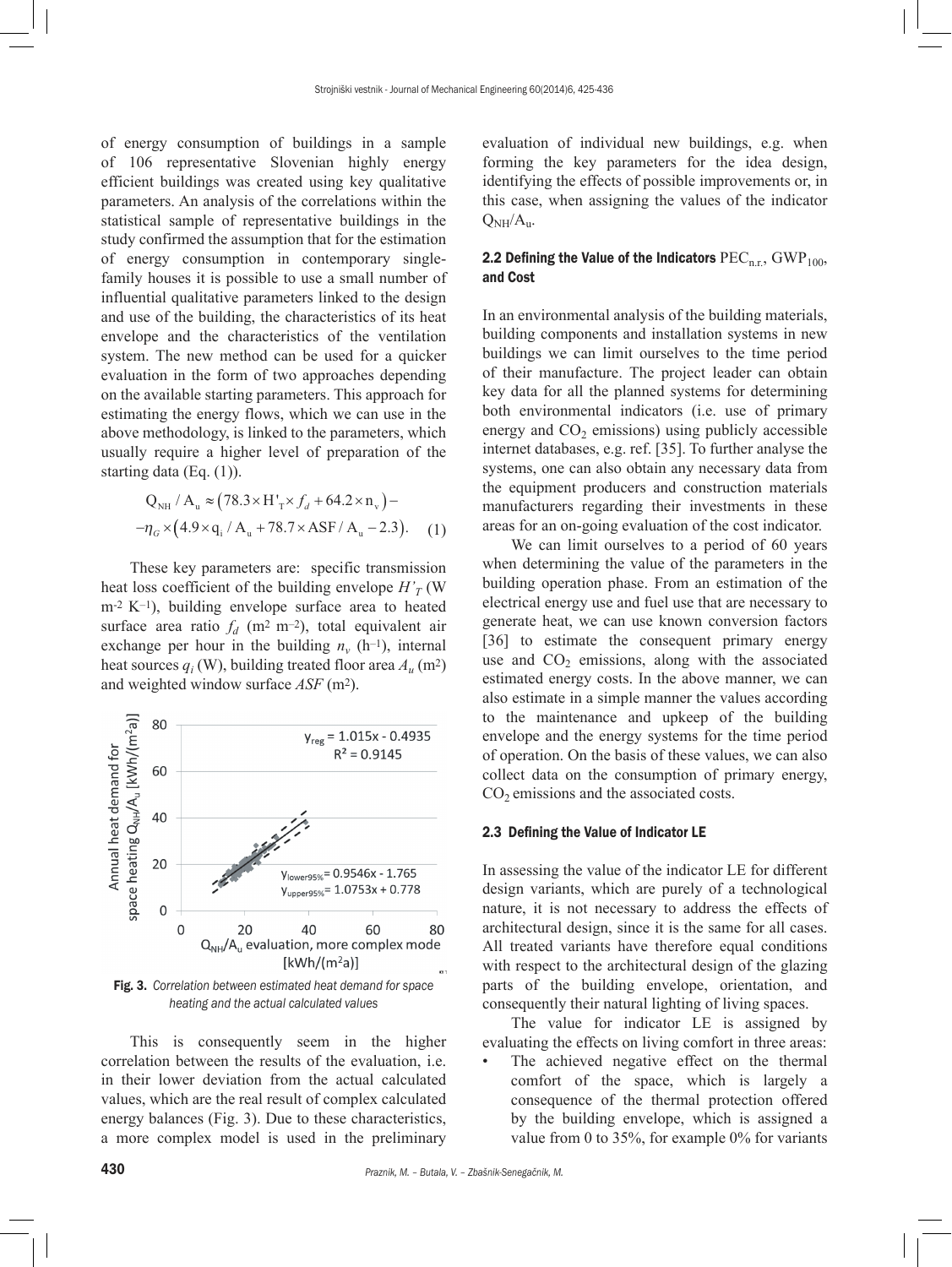with the highest efficiency thermal envelope or 35% for variants with a still acceptable level of thermal protection and temperature asymmetry. When allocating values, thermal comfort can be estimated in proportion to thermal envelope characteristics, e.g. calculated value H*'*T, Uw, etc.

- The negative effects of the planned heating system for ensuring thermal comfort are evaluated within the same size class. A value of 0% is assigned to a system with minimal negative effects on living comfort or 35% for a system with still acceptable functional characteristics. In the evaluation of the heating system effects on thermal comfort it is necessary to evaluate the characteristics of the designed systems. Those can have in certain combinations different effects. E.g. lowtemperature floor heating system in a low-energy house is in precedence over conventional radiator heating system, in a passive house floor heating system is less responsive and has more negative impact on the living comfort, as e.g. wall heating system or a heating system, which is integrated in the central ventilation [31].
- The third area concerns the negative effects of the means of ventilating spaces, which is expressed through a determination of air quality and associated living comfort. A value of 0% is assigned to a ventilation method with minimal negative effects and 30% to a ventilation system with an acceptable effect on living comfort. Assessing the impact of the ventilation system in the living comfort takes into account characteristics of different design solutions. Less favourable impacts on the living comfort usually has a natural ventilation system. E.g., central ventilation systems as well have an advantage over local systems. Systems with devices that enable high-heat recovery and humidity are in advantage over devices that only provide a less efficient heat recovery.

## 3 CASES OF EVALUATIONS OF DESIGN METHODS USING THE PROPOSED METHOD

Use of this method for a comprehensive evaluation of buildings using the five indicators is shown for five different energy efficiency concepts on one selected family house. Variants V1 to V5 of this model house have different energy efficiencies due to different thermal envelope components, different heat generation systems and different ventilation systems.

A single architectural model using a wooden construction, with a technologically modified heat envelope, different classes of targeted energy efficiency  $Q_{NH}/A_u$  and different systems for heat generation, is used to allow comparisons between the buildings. Table 1 shows the key data. Other common parameters of the model family house are: heated area of the building  $A<sub>u</sub> = 133$  m<sup>2</sup>, thermal surface envelope  $A = 454$  m<sup>2</sup>, window area  $A_w = 30$  m<sup>2</sup>, shape factor for  $= 0.68$  m<sup>2</sup> m<sup>-3</sup>.

- Variant V1 design fulfils the minimal energy efficiency demands. Due to the greater heat needs for heating the space, a more economical and environmentally efficient system was chosen to generate heat, i.e. a boiler apparatus with pellets and solar energy panels for providing hot sanitary water.
- Variant V2 has a more energy efficient building design. To maintain the investment value, a simple system for generating heat using fossil fuels was chosen, however this is less effective economically and environmentally in the long run.

Variant V3 is a very good low-energy building, where heat is generated by a heat pump.

- Variant V4 is designed as a standard passive house. The heating system is integrated into the ventilation system, which lowers the investment in installations.
- Variant V5 is a slightly improved new building both energy-wise and environmentally, at the standard of a passive house. In order to give the building better environmental indicators, the envelope is thermally insulated using cellulose flakes in place of mineral wool.

The analysed case refers to new construction in reference climate location for Slovenia (city Ljubljana, heating degree days  $HDD = 3100$  K d a<sup>-1</sup>). All data, linked to a reference location, are used in calculating the values for all indicators. For individual assessment of design concepts, as proposed by the method described, while evaluating the indicator  $Q_{NH}/A_u$  and operating values for indicators  $PEC_{n.r.}$ , GWP<sub>100</sub> and Cost, it is necessary to use calculated values for all major parameters as they apply to the micro-location of a new construction.

The results of primary energy use,  $CO<sub>2</sub>$  emissions and costs for the construction phase and operation are summed due to the integrity of the assessment concepts with indicators. The diagrams (Figs. 4 to 6) show their values comparatively, for the separate phases of the construction and operation. The results on primary energy consumption and  $CO<sub>2</sub>$  emissions were, for the construction phase, calculated for each variant using the online tools [35]. For the operational phase the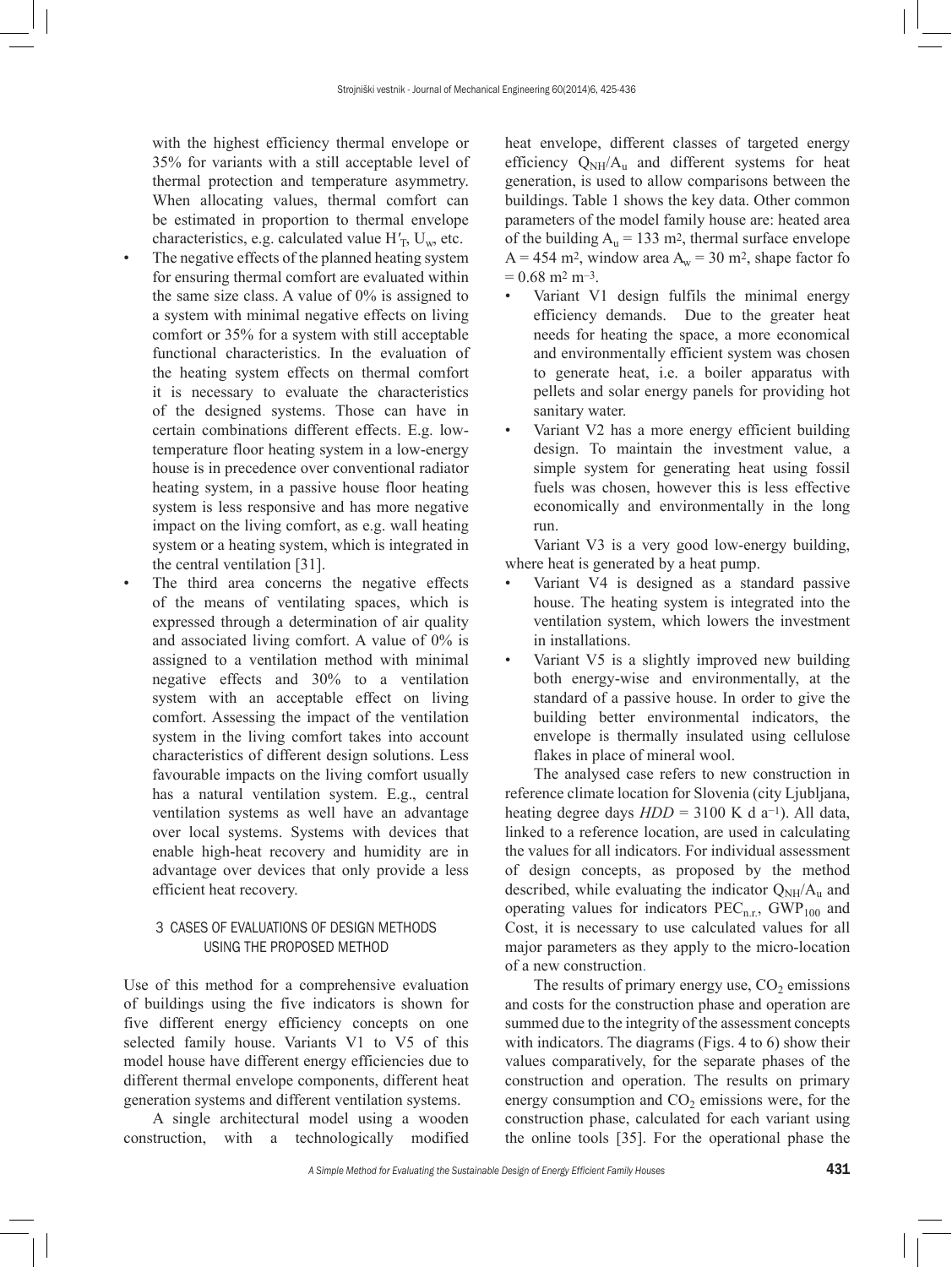| Variant                               | V1                                       | V <sub>2</sub>                                 | V <sub>3</sub>                            | V4                                        | V <sub>5</sub>                               |
|---------------------------------------|------------------------------------------|------------------------------------------------|-------------------------------------------|-------------------------------------------|----------------------------------------------|
| $Q_{NH}/A_u$ [kWh/(m <sup>2</sup> a)] | 50                                       | 40                                             | 25                                        | 15                                        | 10                                           |
| $U_m$ [W/(m <sup>2</sup> K)]          | 0.25                                     | 0.21                                           | 0.20                                      | 0.16                                      | 0.14                                         |
| $U_w$ [W/(m <sup>2</sup> K)]          | 1.0                                      | 0.90                                           | 0.90                                      | 0.75                                      | 0.75                                         |
| $n_{50}$ [h-1]                        | 1.0                                      | 1.0                                            | 0.8                                       | 0.6                                       | 1.0                                          |
| Materials:                            |                                          |                                                |                                           |                                           |                                              |
| Window frames                         | <b>PVC</b>                               | <b>PVC</b>                                     | wood                                      | wood                                      | wood                                         |
| Thermal envelope                      | expanded polystyrene<br>and mineral wool | expanded polystyrene<br>and mineral wool       | mineral wool                              | mineral wool and<br>extruded polystyrene  | cellulose flakes and<br>extruded polystyrene |
| Ventilation system                    | natural ventilation                      | natural ventilation                            | mechanical with 85%<br>heat recovery      | mechanical with 90%<br>heat recovery      | mechanical with 90%<br>heat recovery         |
| Heat generation                       | pellets boiler, thermal<br>solar system  | gas condensing boiler,<br>thermal solar system | heat pump, horizontal<br>ground collector | heat pump, horizontal<br>ground collector | heat pump, horizontal<br>ground collector    |
| Heating system                        | radiator system                          | radiator system                                | floor heating                             | integrated in ventilation                 | integrated in ventilation                    |

Table. 1. *Key data presentation for the five different single family house design concepts*

latter was determined according to the annual use of energy carriers using data from energy distributors and certain national conversion factors [36]. Data on investment for individual variants were obtained from the selected contractor, which excludes divergences



Fig. 4. *The use of primary energy for the five variants (60 year period)*





in the assessments by different companies. The data related to renovation and modernization are evaluated according to the inventory of necessary works on the building over the years. E.g. depending on the lifetime it is necessary to replace equipment and components in the systems of heat generation and ventilation, foreseen are as well works on maintaining the outer surfaces of the thermal envelope and such alike.

The data forming the basis for the assignment of the values of indicators PECn.r., GWP100 and Cost are calculated for the five variant building designs and are shown (Figs. 4 to 6) from the viewpoint of the investment (construction and renovation) and operation. On the basis of this data, the value of the indicators is assigned, which are then compared for all five designs for new buildings (Fig. 7).



Fig. 6. *The costs for the five variants (60 year period)*

Primary energy consumption and associated  $CO<sub>2</sub>$ emissions for the transportation of building materials in the analysed case have not been taken into account. This stems from the specifics of the construction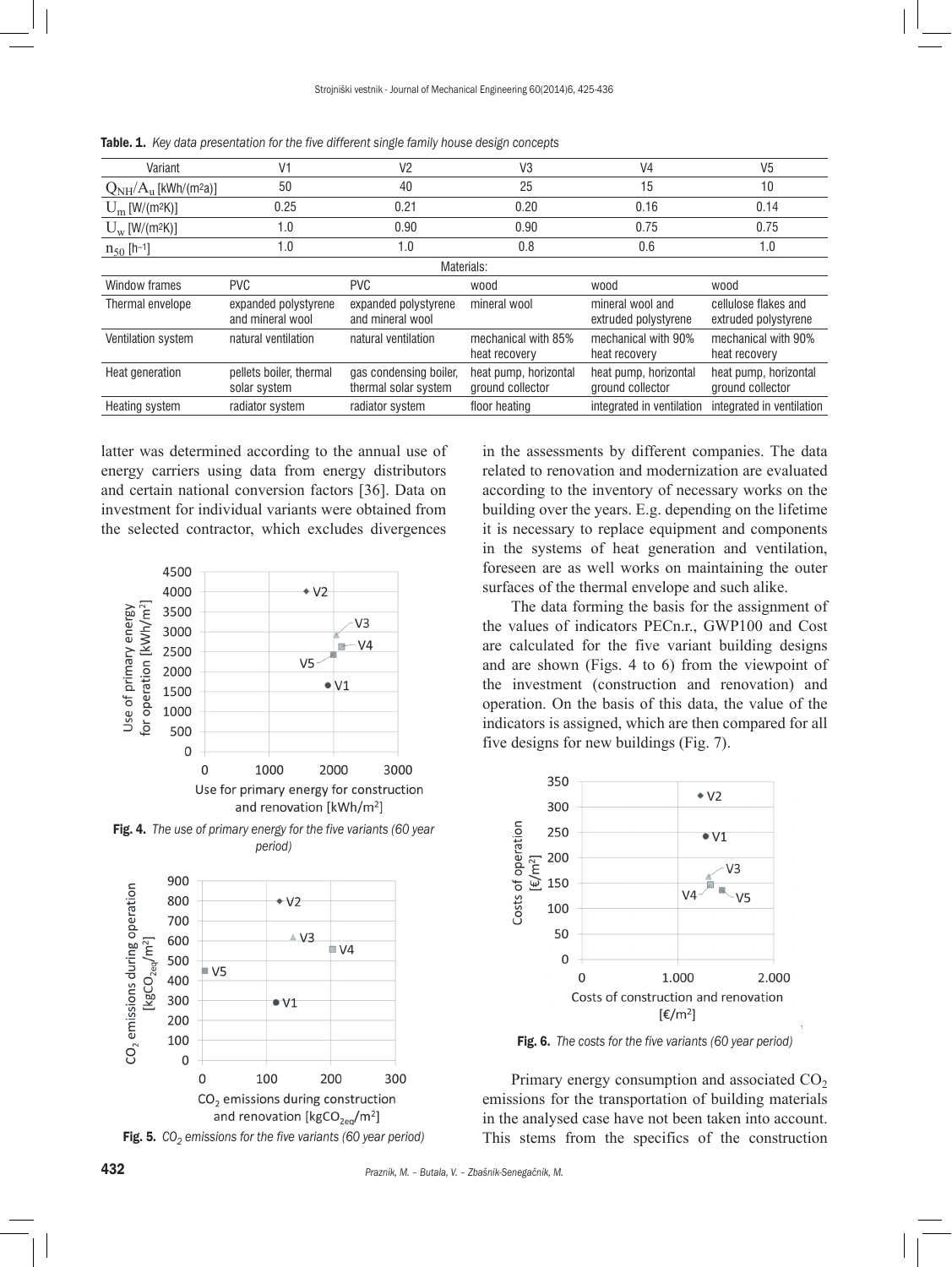



of family houses in Slovenia, for which almost exclusively apply building materials and products of domestic manufacturers (e.g., wood, brick, concrete, thermal insulation, windows), which are typically produced within a radius up to 150 km depending on the location of new buildings. When at design stage the use of components and materials is intended, which clearly reflect the increasing energy needs for transportation, the designer must consequently take this into account in the calculation, as this is an integral part of the total energy requirements during the construction phase of the building.

A comprehensive evaluation of the different design variants can take place in the three previously described manners. In the objective evaluation (Weighting A), all indicators have the same weighting in the total score. In the two subjective approaches to the evaluation (Weighting B and C), the indicators are given different weightings (Fig. 8) according to the different viewpoints of those involved.

These results confirm the assumption that the optimized design concept for the most energy efficient new building, which is represented by both passive house variants (V4 and V5), also has the best or rather the lowest total score for the comprehensive evaluation, which also parallels the objective and both subjective evaluation methods.



Fig. 8. *Graph of the values for five key indicators for five variant designs for new buildings*

For variant V5, the results of the evaluation are between 58 and 61% (Fig. 8), and for variant V4 between 66 and 73%. The very good low energy house concept (variant V3) comes next and is ranked third with a score between 77 and 80% for the comprehensive evaluation according to the three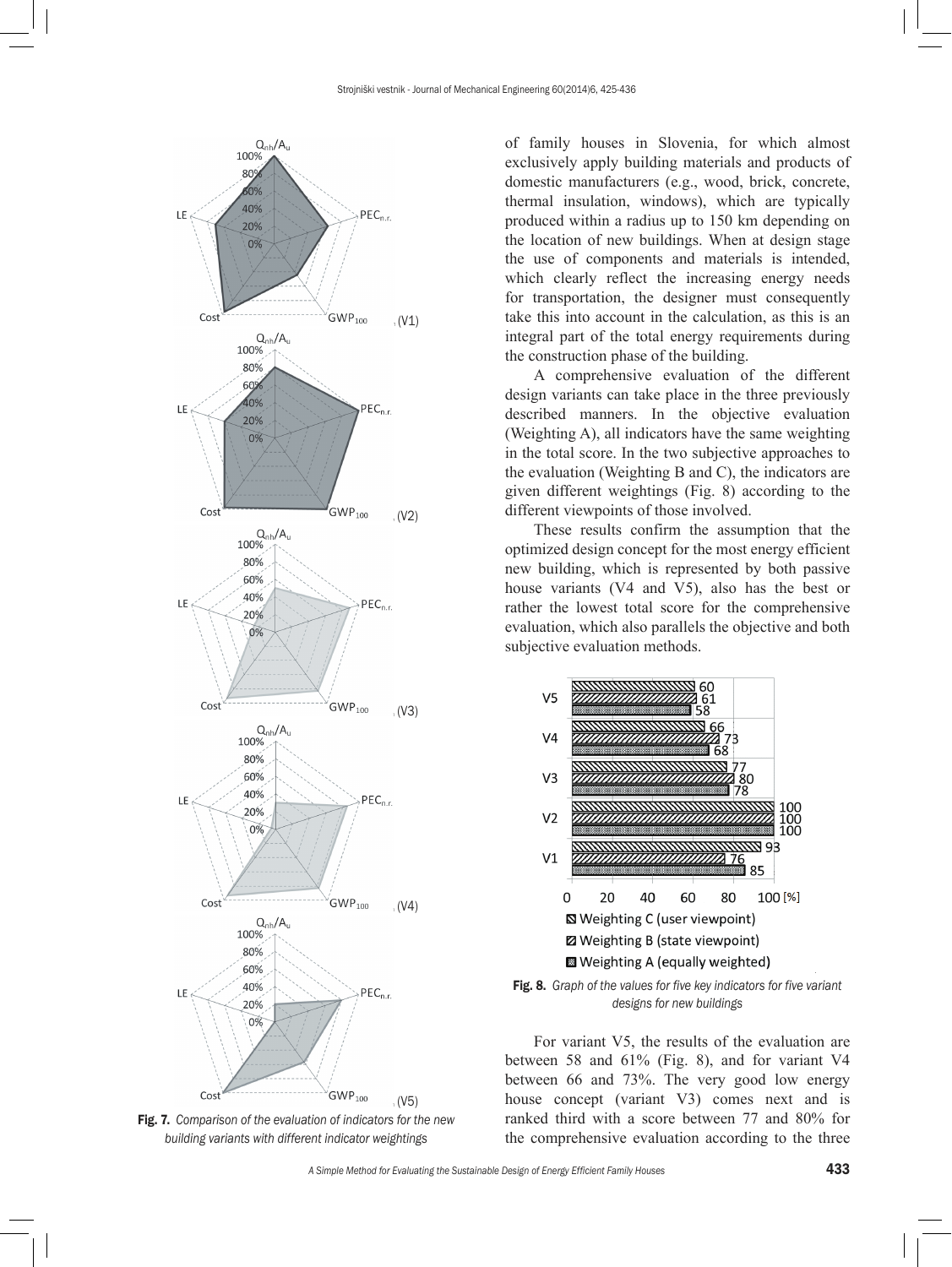assessment methods. The worst result of the total evaluation was the less energy efficient new building (variant V2), where heat was mostly generated using fossil fuels. This amount (100%) is the total for all three weighting methods. A comprehensive evaluation of the designs also confirms that even a less energy efficient new building (variant V1) can be improved by applying suitable correctional methods of thermal supply, i.e. by using totally renewable sources of energy. Variant V1 achieved a score of between 76 and 93% due to this kind of measure.

#### 5 CONCLUSION

Energy efficient family houses generally provide residents a high quality of living comfort, thus thermal comfort, daylight and air quality. Improved thermal insulation of the building envelope ensures appropriate internal surface temperatures. Architectural solutions in the design of the building envelope include larger glazing surfaces, thereby more daylight. A central ventilation system, that all buildings have, continuously ensures the quality of air in living spaces. To maintain the expected temperatures in living spaces is of paramount importance to plan adequate heating system and its control, which should enable dynamic adaptation to changes in individual rooms. It should be stressed that the first step to provide efficient concept for modern family house is optimal architectural design. By exploiting the natural resources of new construction's micro location and with the appropriate building design and orientation, we define any consequential energy requirements and technological measures. Before using the presented method is therefore necessary to ensure that all previous architect's decisions were optimal. Only after this verification of the architectural concept, we are able to design different technological variants, which are subject to assessment by the presented method.

The demand for higher energy efficiency in new single family houses can be understood as the need for heat to heat spaces  $(Q_{NH}/A_u)$ , which is fundamental and at the same time an established criteria for judging the design of new buildings in Slovenia. The judgement of designs for new buildings include the regulations set by domestic legislation in the area of energy efficient buildings [37] and the methodology for determining the energy characteristics of buildings [38], as well as the fulfilment of criteria for allowed primary energy use and emissions of  $CO<sub>2</sub>$  during the operation of the building. The above three criteria, which are checked via calculations during the planning process for the new building, only

concern the operation of the building. Because these calculations do not take into account the other phases of the building life cycle, this kind of evaluation is not complete or rather not comprehensive enough from the point of view of sustainable design for new buildings.

With the aim of creating a timely and comprehensive evaluation of the design for contemporary new buildings, a simple methodology has been developed that can be used by project planners at the starting phase of planning. Five key indicators are used to evaluate different variants of conceptual designs for new buildings, whose values are determined using simple calculation methods. The values are determined for the operation phase and the construction and renovation phase. Presented method for assessing different concepts of energy efficient family houses is straightforward. It is intended for experienced engineers who use the software for the design of modern family houses [21] and [35], and simple calculations to obtain the information necessary to assign a value to each indicator. The method is designed to assess the concepts of the family house. For the evaluation of more complex cases, which are typically larger public or commercial buildings, with a similar approach, it would be necessary to introduce additional indicators that are not needed for the modern family houses (e.g. related to the use of energy for cooling). The aim of using this method is to obtain a preliminary assessment for the various designs, which includes the living, economic, energy and environmental parameters.

Using the obtained evaluation the project planner and investor can decide to choose those design variants with the best total result in a rational way. It is demonstrated in this paper that with using an optimal combination of different characteristics of the chosen variant proves to be the most sustainable design.

The results of the evaluation using the new methodology in the case of different design variants for family houses show that the solutions for the most energy efficient building (two design variants of passive houses in energy classes A1 and A2) have the best total result out of the assessment, taking into account the objective and subjective methods of evaluation. A precondition for such a favourable result is the optimization of the building construction and of the kind of heat supply used. By using materials that are more environmentally friendly in the phase of manufacturing and building (e.g. wood, cellulose insulation), we can ensure fewer negative effects for highly energy efficient buildings by comparison with less energy efficient new buildings. By using suitable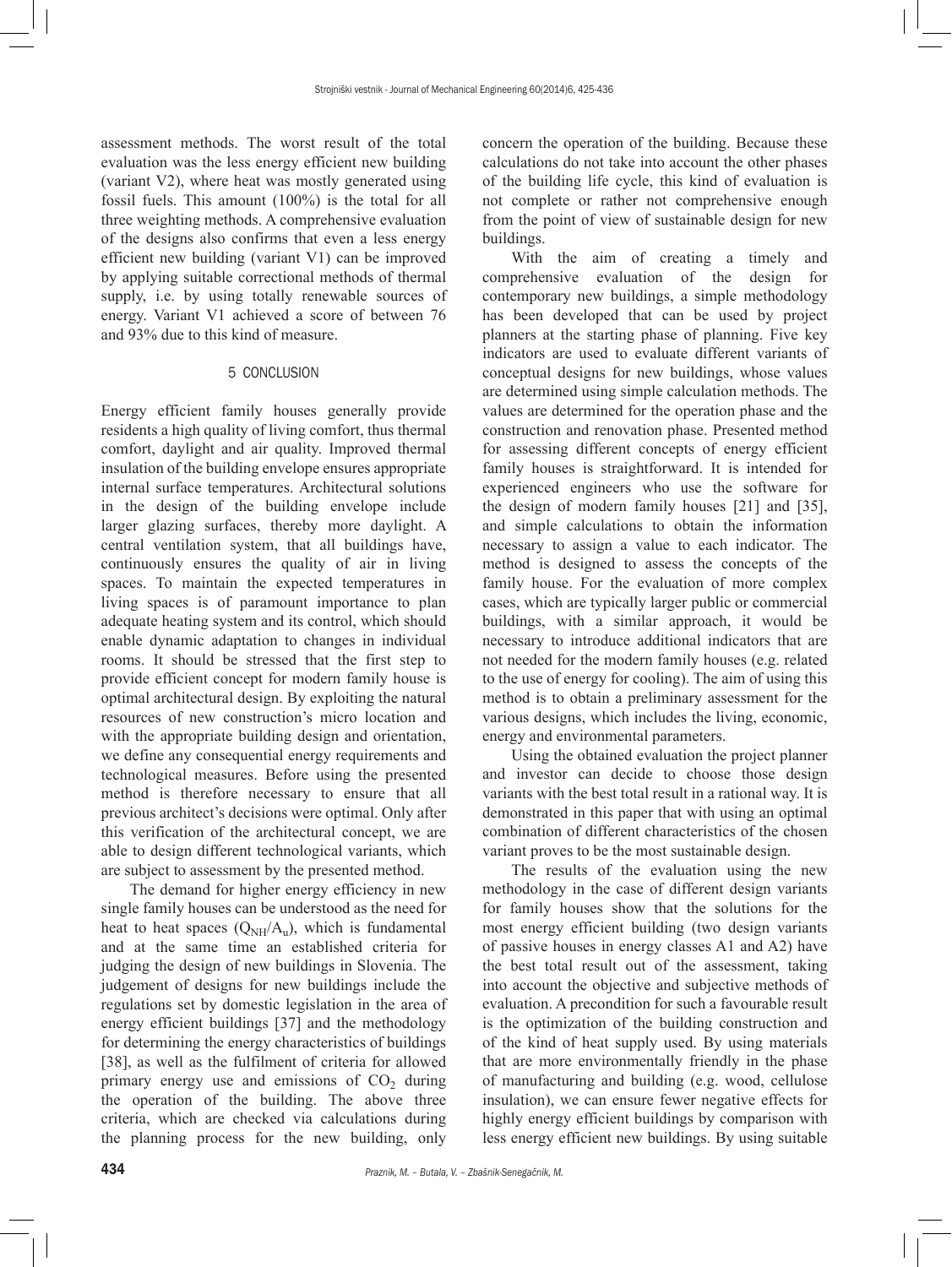heat supply systems, which utilize renewable sources of energy (e.g. wood biomass, solar radiation), we can decrease the negative effects over the total life cycle, even for less energy efficient buildings (the design variant with energy class C) and come close to the effectiveness of more energy efficient buildings (design variant in energy class B).

#### 6 REFERENCES

- [1] European Commission (2006). Action Plan for Energy Efficiency: Realising the Potential, from *http:// ec.europa.eu*, accessed on 2010-06-09.
- [2] Directive 2010/31/EU of the European Parliament and of the Council of 19 May 2010 on the energy performance of buildings (recast) (2010). *Official Journal of the European Union*, L 153/13.
- [3] Gustavsson, L., Joelsson, A. (2010). Life cycle primary energy analysis of residential buildings. *Energy and Buildings*, vol. 42, no. 2, p. 210-220, [DOI:10.1016/j.](http://dx.doi.org/10.1016/j.enbuild.2009.08.017) [enbuild.2009.08.017.](http://dx.doi.org/10.1016/j.enbuild.2009.08.017)
- [4] Kitek Kuzman, M., Motik, D., Bičanić, K., Vlosky, R.P., Oblak, L. (2012). A comparative analysis of consumer attitudes on the use of wood products in Slovenia and Croatia. *Drvna industrija (Wood Technology)*, vol. 63, no. 2, p. 71-79.
- [5] Vujicic, A., Zrnić, N., Jerman, B. (2013). Ports sustainability: A life cycle assessment of zero emission cargo handling equipment. *Strojniški vestnik - Journal of Mechanical Engineering*, vol. 59, no. 9, p. 547-555, [DOI:10.5545/sv-jme.2012.933.](http://dx.doi.org/10.5545/sv-jme.2012.933)
- [6] Sartori, I., Hestnes, A.G. (2007). Energy use in the life cycle of conventional and low energy buildings: a review article. *Energy and Buildings*, vol. 39, no. 3, p. 249-257, [DOI:10.1016/j.enbuild.2006.07.001.](http://dx.doi.org/10.1016/j.enbuild.2006.07.001)
- [7] Feist, W. (1997). Life cycle energy analysis: comparison of low-energy house, passive house, self-sufficient house. *Protokollband*, no. 11, p. 1-13, Passivhaus Institut, Darmstadt.
- [8] Citherlet, S., Defaux, T. (2007). Energy and environmental comparison of three variants of a family house during its whole life span. *Building and Environment*, vol. 42, no. 2, p. 591-598, [DOI:10.1016/j.](http://dx.doi.org/10.1016/j.buildenv.2005.09.025) [buildenv.2005.09.025.](http://dx.doi.org/10.1016/j.buildenv.2005.09.025)
- [9] Winther, B.N., Hestnes, A.G. (1999). Solar versus green: the analysis of a Norwegian row house. *Solar Energy*, vol. 66, no. 6, p. 387-393, [DOI:10.1016/](http://dx.doi.org/10.1016/S0038-092X(99)00037-7) [S0038-092X\(99\)00037-7.](http://dx.doi.org/10.1016/S0038-092X(99)00037-7)
- [10] Scheurer, C., Keoleian, G.A., Reppe, P. (2003). Life cycle energy and environmental performance of a new university building: modeling challenges and design implications. *Energy and Buildings*, vol. 35, no. 10, p. 1049-1064, [DOI:10.1016/S0378-7788\(03\)00066-5.](http://dx.doi.org/10.1016/S0378-7788(03)00066-5)
- [11] Karimpour, M., Belusko, M., Xing, K., Bruno, F. (2014). Minimising the life cycle energy of buildings: Review and analysis. *Building and Environment*, vol. 73, p. 106-114, [DOI:10.1016/j.buildenv.2013.11.019.](http://dx.doi.org/10.1016/j.buildenv.2013.11.019)
- [12] Schnieders, J., Hermelink, A. (2006). CEPHEUS results: measurements and occupant's satisfaction provide evidence for Passive Houses being an option for sustainable building. *Energy Policy*, vol. 34, no. 2, p. 151-171, [DOI:10.1016/j.enpol.2004.08.049.](http://dx.doi.org/10.1016/j.enpol.2004.08.049)
- [13] Dodoo, A., Gustavsson, L., Sathre, R. (2011). Building energy-efficiency standards in a life cycle primary energy perspective. *Energy and Buildings*, vol. 43, no. 7, p. 1589-1597, [DOI:10.1016/j.enbuild.2011.03.002.](http://dx.doi.org/10.1016/j.enbuild.2011.03.002)
- [14] Feist, W. (1996). Life-cycle energy balances compared: low-energy house, passive house, self-sufficient house. *Proceedings of the international symposium of CIB W67*, Vienna, p. 183-190.
- [15] Thormark, C. (2002). A low energy building in a life cycle — its embodied energy, energy need for operation and recycling potential. *Building and Environment*, vol. 37, no. 4, p. 429-435, [DOI:10.1016/S0360-](http://dx.doi.org/10.1016/S0360-1323(01)00033-6) [1323\(01\)00033-6.](http://dx.doi.org/10.1016/S0360-1323(01)00033-6)
- [16] Sokolović, S.M., Zavargo, Z.Z., Sokolović, D.S. (2012). Sustainable development, clean technology and knowledge from industry. *Thermal Science,*  vol. 16, iss. Supplement, p. 131-139, [DOI:10.2298/](http://dx.doi.org/10.2298/TSCI120130067S) [TSCI120130067S.](http://dx.doi.org/10.2298/TSCI120130067S)
- [17] Palčič, I., Pons, M., Bikfalvi, A., Llach, J., Buchmeister, B. (2013). Analysing energy and material saving technologies' adoption and adopters. *Strojniški vestnik - Journal of Mechanical Engineering*, vol. 59, no. 6, p. 409-417, [DOI:10.5545/sv-jme.2012.830.](http://dx.doi.org/10.5545/sv-jme.2012.830)
- [18] Kitek Kuzman, M., Grošelj, P. (2012). Wood as a construction material: comparison of different construction types for residential building using the analytic hierarchy process. *Wood research*, vol. 57, no. 4, p. 591-600.
- [19] Rossi, B., Marique A.F., Reiter, S. (2012). Life cycle assessment of residential buildings in three different European locations, case study. *Building and Environment*, vol. 51, May 2012, p. 402-407, [DOI:10.1016/j.buildenv.2011.11.002.](http://dx.doi.org/10.1016/j.buildenv.2011.11.002)
- [20] Bansal, D., Singh, R., Sawhney, R.L. (2014). Effect of construction materials on embodied energy and cost of buildings—A case study of residential houses in India up to 60 m2 of plinth area. *Energy and Buildings*, vol. 69,p. 260-266, [DOI:10.1016/j.enbuild.2013.11.006.](http://dx.doi.org/10.1016/j.enbuild.2013.11.006)
- [21] PHPP (2007). *Passive House Planning Package The energy balance and Passive House design tool*. Passive House Institute, Darmstadt.
- [22] ASCB Austrian Sustainable Building Council. TQB Total Quality Building Assessment, from *https://www. oegnb.net/en/home.htm*, accessed on 2012-12-20.
- [23] DGNB Deutsche Gesellschaft für Nachhaltiges Bauen e.V. = German Sustainable Building Council - GeSBC, from *http://www.dgnb.de/en/*, accessed on 2012-12-20.
- [24] KlimaHaus/CasaClima Agency = ClimateHouse Agency, from *http://www.klimahaus.it/en/ climatehouse/1-0.html*, accessed on 2012-12-20.
- [25] Association HQE, High Quality Environmental standard, *from http://assohqe.org/hqe/*, accessed on 2012-12-20.